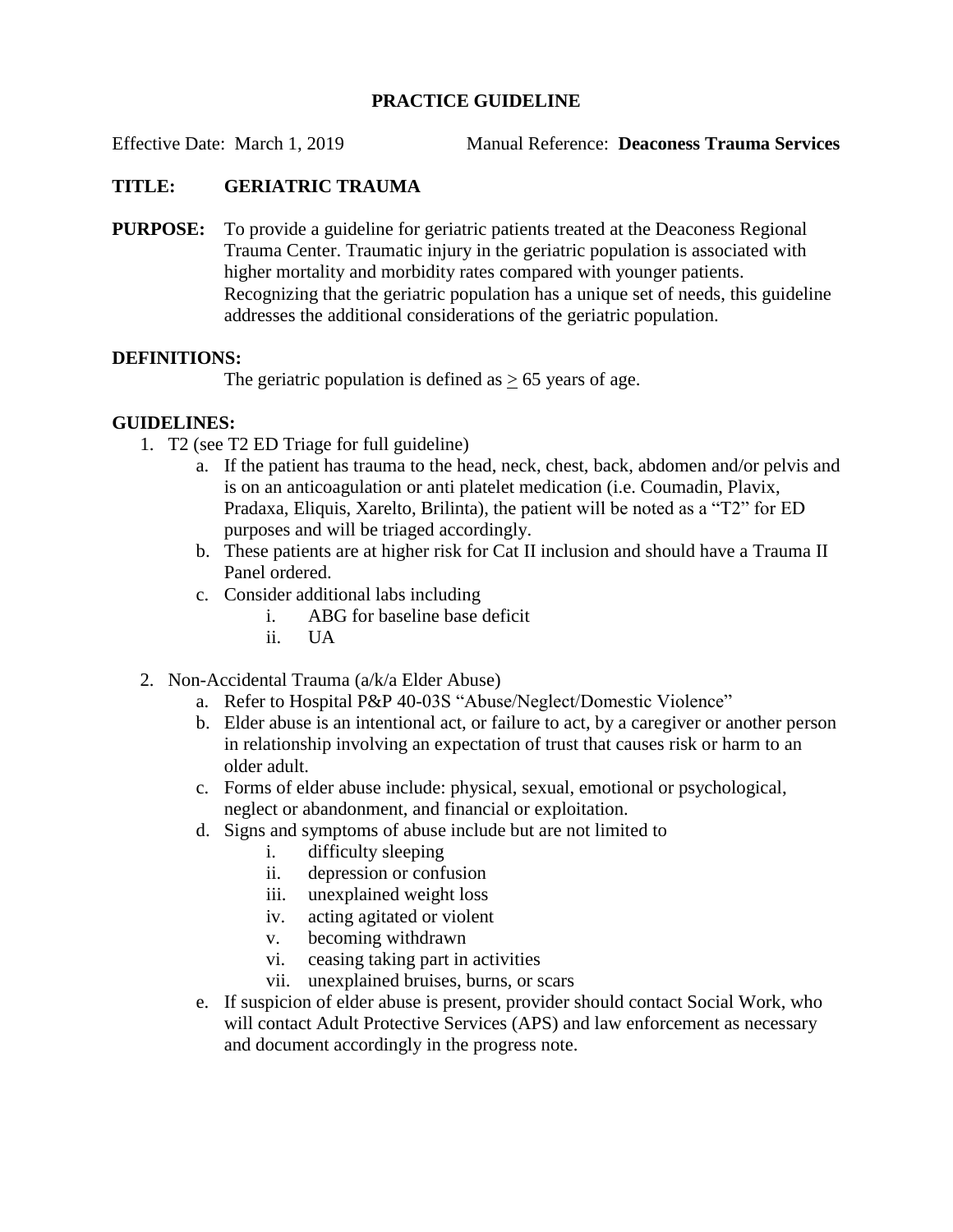- 3. Hospitalist Consult
	- a. Consideration should be given to Hospitalist consult to manage the patient's loss of reserve function and/or comorbid condition(s).
	- b. The trauma surgeon will remain the primary provider until Trauma Services signs off on the management of the patient.
- 4. Secondary Etiology
	- a. Screen for
		- i. Acute Coronary Syndrome (ACS)
		- ii. Dehydration
		- iii. Urinary Tract Infection (UTI)
		- iv. Pneumonia
		- v. Acute kidney injury (AKI)
		- vi. Cerebrovascular Accident (CVA)
		- vii. Syncope
	- b. Evaluation of coagulopathy
		- i. INR  $> 2.5$  or on a novel anticoagulant should have head CT
		- ii. TBI on warfarin or novel anticoagulant
		- iii. Reversal protocol
	- c. Evaluation for falls
	- d. Rib fracture management
	- e. Pharmacy considerations
		- i. Medication reconciliation
		- ii. Focus should be on using multimodal pain therapy and opioid minimization
		- iii. Starting doses for opioid naïve patients
			- 1. IV intermittent dosing
				- a. Hydromorphone 0.3-0.5 mg q2h PRN
				- b. Morphine 2-4 mg q2h PRN
				- c. Fentanyl 25 mcg q2h PRN
			- 2. IV PCA dosing
				- a. Hydromorphone 0.1-0.2 mg load then 0.1-0.2 mg Q15min
				- b. Morphine 1-2 mg load then 0.5-1 mg Q15min
				- c. Fentanyl 25 mcg load then 10-20 mcg Q15min
			- 3. Oral dosing
				- a. Oxycodone 2.5-5 mg q3h PRN
				- b. Hydromorphone 1-2 mg q3h PRN
				- c. Tramadol 25-50 mg q6h PRN
		- iv. Doses for opioid tolerant patients may need to be titrated up
		- v. If starting or advancing opioid treatment management, consider also starting a bowel regimen to address risk of constipation
	- f. Delirium assessment and screening
	- g. Nutrition assessment
	- h. Pressure ulcer risk
- 5. Advanced Directives
	- a. if no advanced directive is on file, consult Religious Life